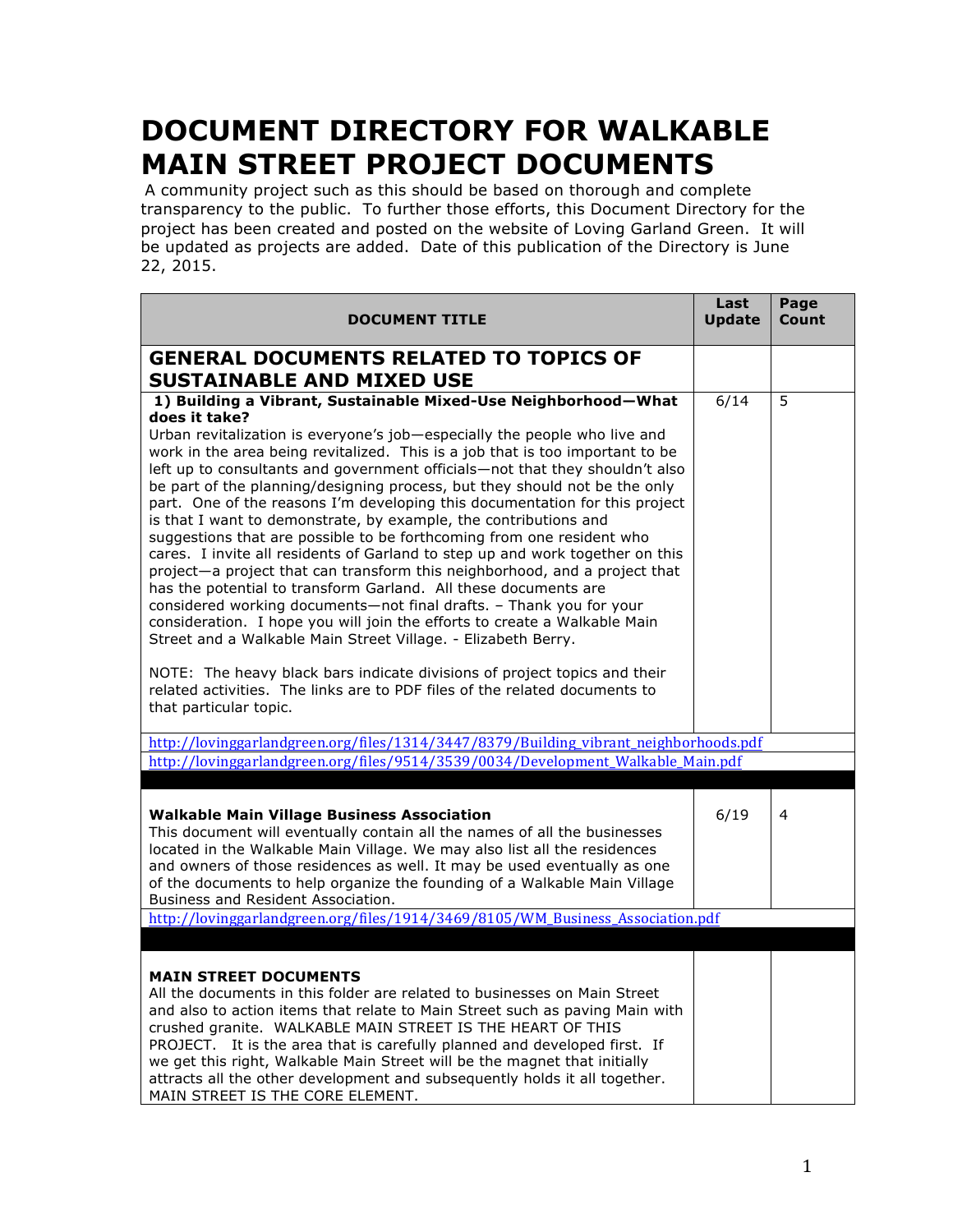| <b>DOCUMENT TITLE</b>                                                                                                                   | Last<br><b>Update</b> | Page<br>Count |
|-----------------------------------------------------------------------------------------------------------------------------------------|-----------------------|---------------|
|                                                                                                                                         |                       |               |
| 1) Introduction to Walkable Main Street PROJECT<br>This document presents an overview of the project scope,                             | 6/15                  | 6             |
| suggested planning stages, and provides term definitions for a few                                                                      |                       |               |
| important terms related to the project and its documentation.                                                                           |                       |               |
| http://lovinggarlandgreen.org/files/2414/3451/2467/1_INTRODUCTION_W.Mpdf                                                                |                       |               |
| 2) Makerspaces on Walkable Main                                                                                                         | 6/12                  | 5             |
| This document provides an explanation of makerspaces and their                                                                          |                       |               |
| relationship to the project. Makerspaces are a key element for this                                                                     |                       |               |
| project. An example is provided using Wallis Welding, one of the                                                                        |                       |               |
| businesses located on Main Street. Wallis Welding is a hypothetical                                                                     |                       |               |
| example. Of course, we are hoping this makerspace will emerge,                                                                          |                       |               |
| but as with many of these project decisions, the final decision is<br>ultimately up to the business owners. It's up to the magic of the |                       |               |
| project fairies to convince them to participate in building our local                                                                   |                       |               |
| economy as this is surely one of those projects where the rising                                                                        |                       |               |
| tide lifts all ships and rowboats too.                                                                                                  |                       |               |
| http://lovinggarlandgreen.org/files/1614/3452/1981/Wallis_Welding                                                                       | Maker_Space.pdf       |               |
|                                                                                                                                         | 6/11                  | 10            |
| 3) Stage One: Resurface Main Street<br>Currently this 0.30-mile stretch of Main Street is not at all inviting                           |                       |               |
| as a walking space-Among other things, except for about one                                                                             |                       |               |
| block, this entire stretch of almost a half-mile has no sidewalks.                                                                      |                       |               |
| The very first step to making it walkable is to make it safe for                                                                        |                       |               |
| pedestrians by creating a walking path-thus the name of this                                                                            |                       |               |
| document "Stage One". Our vision for a walking path is bold and                                                                         |                       |               |
| sustainable. We propose turning the entire wide swath of this<br>stretch of Main Street into one giant sidewalk covered with a          |                       |               |
| sustainable material such as crushed granite. Two lanes down the                                                                        |                       |               |
| middle will be reserved for cars and bicycles. Traffic at both                                                                          |                       |               |
| entrances to this area will be slowed by 20-mile hour speed limit                                                                       |                       |               |
| signs and no cellphone use by drivers or bicyclists. More details                                                                       |                       |               |
| are found in this document linked below.                                                                                                |                       |               |
| http://lovinggarlandgreen.org/files/3314/3451/4754/2_Stage_One.pdf                                                                      |                       | 7             |
| 4) Stage Two: Landscaping for Paths                                                                                                     | 6/11                  |               |
| One of the key elements of this project for me is that it is                                                                            |                       |               |
| connected to urban agriculture and all the possibilities that a                                                                         |                       |               |
| plant-based economy offers for the residents of Garland, Texas.                                                                         |                       |               |
| Thus I want to see what is rarely seen in any landscaping design                                                                        |                       |               |
| created for projects like this: I want to see the integrated use of                                                                     |                       |               |
| edible plants as the larger percentage of the green landscaping                                                                         |                       |               |
| elements along Walkable Main Street. Specifically, I would like to<br>see no less than 44 orchard-size black berry plants installed in  |                       |               |
| reused metal drums all along Main Street in front of the various                                                                        |                       |               |
| businesses. [Estimated cost is \$2,000 for the Blackberry project.]                                                                     |                       |               |
| The black berry is a perennial plant that grows like a weed in                                                                          |                       |               |
| Garland and thrives on neglect. Like Pokeweed around here, you                                                                          |                       |               |
| have to work at it if you want to kill a blackberry bush. Select the                                                                    |                       |               |
| link below for more detail and be sure to add your own ideas.                                                                           |                       |               |
| Among other things, we hope to establish a committee of LOCAL<br>Garland Landscape artists and urban gardeners to lay out designs       |                       |               |
| for landscaping Main Street in a way to make it inviting for people                                                                     |                       |               |
| to take a stroll all the way down this .30-mile long area.                                                                              |                       |               |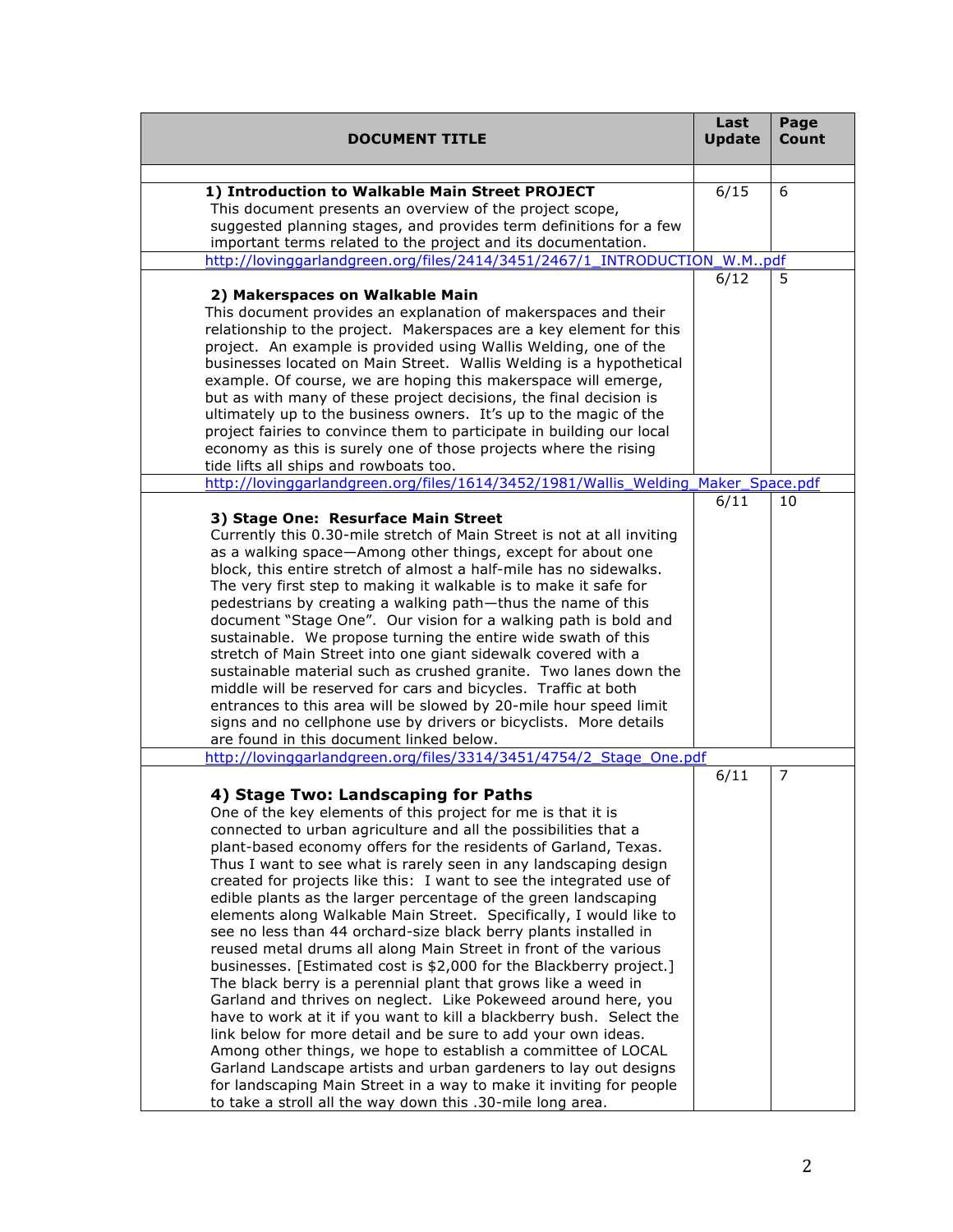| <b>DOCUMENT TITLE</b>                                                                                                                                                                                                                                                                                                                                                                                                                                                                                                                                                                                                                                                                                                                                                                                                                                                                                                                                                                                                                                                                       | Last<br><b>Update</b> | Page<br>Count |
|---------------------------------------------------------------------------------------------------------------------------------------------------------------------------------------------------------------------------------------------------------------------------------------------------------------------------------------------------------------------------------------------------------------------------------------------------------------------------------------------------------------------------------------------------------------------------------------------------------------------------------------------------------------------------------------------------------------------------------------------------------------------------------------------------------------------------------------------------------------------------------------------------------------------------------------------------------------------------------------------------------------------------------------------------------------------------------------------|-----------------------|---------------|
| http://lovinggarlandgreen.org/files/5214/3451/8838/STAGE_2.pdf                                                                                                                                                                                                                                                                                                                                                                                                                                                                                                                                                                                                                                                                                                                                                                                                                                                                                                                                                                                                                              |                       |               |
| 5) Entrances to Walkable Main Street Village                                                                                                                                                                                                                                                                                                                                                                                                                                                                                                                                                                                                                                                                                                                                                                                                                                                                                                                                                                                                                                                |                       |               |
| http://lovinggarlandgreen.org/files/6214/3511/8960/Entrance Connectivity.pdf                                                                                                                                                                                                                                                                                                                                                                                                                                                                                                                                                                                                                                                                                                                                                                                                                                                                                                                                                                                                                |                       |               |
| 6) Improvement Plans Overview<br>This document is an introduction to proposed plans that will be<br>created for each business located on Main Street. Thus far we<br>have developed a working document for an improvement plan for<br>the vacant lot in front of Roaches. [The vacant lot and Roaches<br>are both on the other side of the tracks; however they have strong<br>connections to Main and thus we want to connect to them too. We<br>view the Walkable Main Village and the Garland downtown square<br>area as being mutually beneficial to each other. In planning the<br>Walkable Main Village we encourage the addition of elements to<br>enhance the connectivity and flow between Main Street Village and<br>downtown. One of the ideas suggested is to create small outdoor<br>signage in the Main Street Village as well as downtown that<br>provides directions and walkable miles to a certain location. For<br>example, Walkable Main Village might have this sign: Need a cup<br>of coffee? From this point it's only 0.8 miles, five minutes<br>to The Generator.] | 6/11                  | 3<br>5        |
| <b>Improvement Plans 1- Vacant Lot</b><br>This plan illustrates an analysis of a particular location, in<br>this case the vacant lot in front of Roaches. It makes<br>suggestions for possibilities. Ideally the people who live in<br>the downtown residential units might get together as<br>neighbors and with Roaches work out a plan for this lot.                                                                                                                                                                                                                                                                                                                                                                                                                                                                                                                                                                                                                                                                                                                                     |                       |               |
| <b>FORTHCOMING:</b> Plan documents for each one of the<br>businesses on Main Street. These plan documents will be<br>modified and adjusted by business owners working<br>together with others.                                                                                                                                                                                                                                                                                                                                                                                                                                                                                                                                                                                                                                                                                                                                                                                                                                                                                              |                       |               |
| http://lovinggarlandgreen.org/files/7914/3452/0192/IMPROVEMENT_PLANS_Overview.pdf                                                                                                                                                                                                                                                                                                                                                                                                                                                                                                                                                                                                                                                                                                                                                                                                                                                                                                                                                                                                           |                       |               |
| http://lovinggarlandgreen.org/files/2614/3452/1098/1_vacant_lot.pdf                                                                                                                                                                                                                                                                                                                                                                                                                                                                                                                                                                                                                                                                                                                                                                                                                                                                                                                                                                                                                         |                       |               |
| 7) Portable businesses and Maker spaces on Main Street<br>Portable businesses are businesses that can be moved about. This<br>document outlines the possibility of using a makerspace to create<br>wooden carts for selling things on Main Street. These carts are<br>changeable elements to the walkable space of Main Street. For<br>example, not only can the location of these carts be changeable,<br>the merchandise in the carts can also be seasonal. Ideally several<br>of the carts will feature locally made goods. Furthermore these<br>carts might also be interchangeable with spaces downtown.<br>Portable Businesses and Makerspace on Walkable Main                                                                                                                                                                                                                                                                                                                                                                                                                        |                       | 6             |
| http://lovinggarlandgreen.org/files/9114/3452/2686/Portable_businesses.pdf                                                                                                                                                                                                                                                                                                                                                                                                                                                                                                                                                                                                                                                                                                                                                                                                                                                                                                                                                                                                                  |                       |               |
| <b>STATE STREET DOCUMENTS</b>                                                                                                                                                                                                                                                                                                                                                                                                                                                                                                                                                                                                                                                                                                                                                                                                                                                                                                                                                                                                                                                               |                       |               |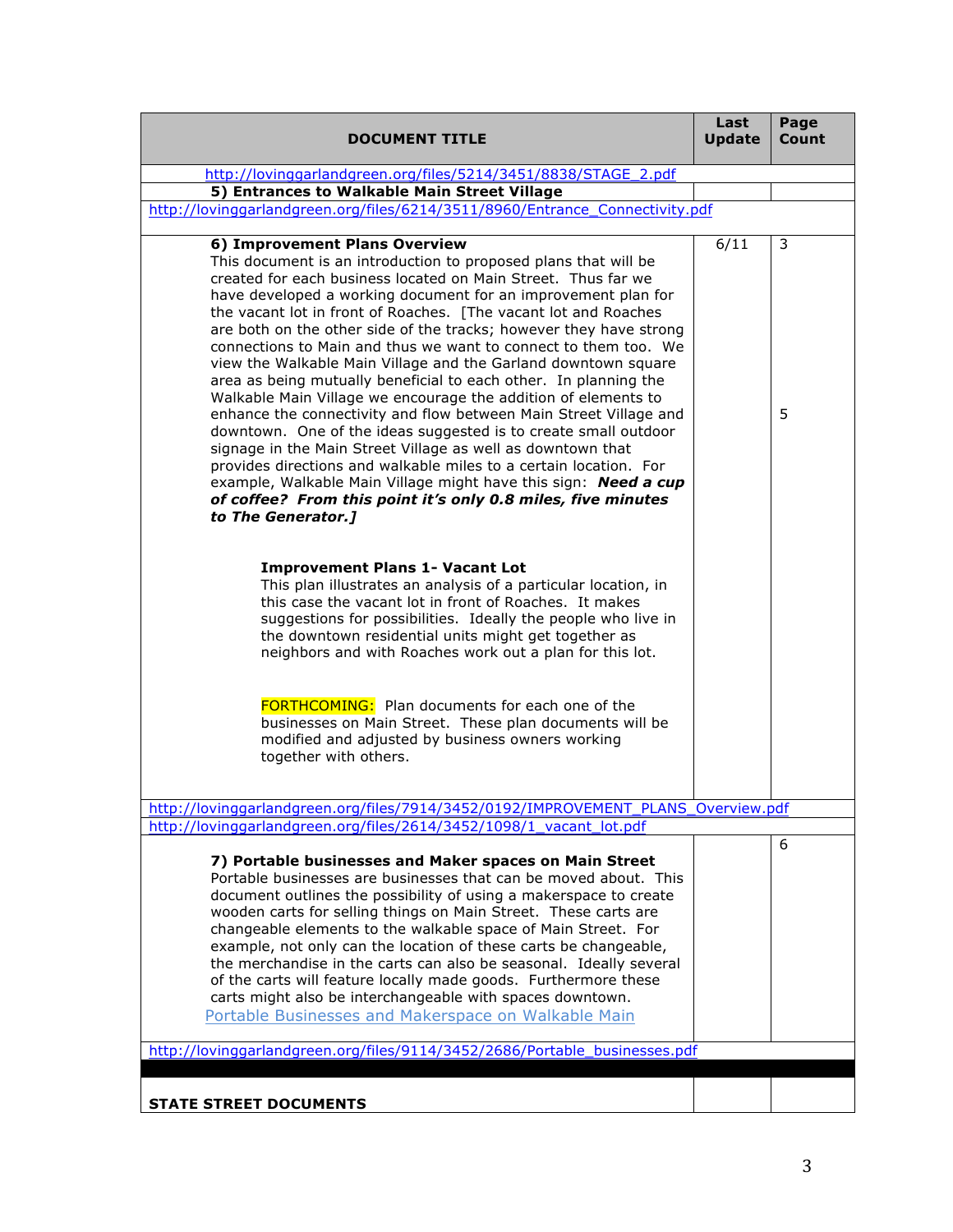| <b>DOCUMENT TITLE</b>                                                                                                                                                                                                                                                                    | Last<br><b>Update</b> | Page<br>Count  |
|------------------------------------------------------------------------------------------------------------------------------------------------------------------------------------------------------------------------------------------------------------------------------------------|-----------------------|----------------|
| All these documents relate to businesses and residences located on State<br>street. Any proposals for development of vacant lots located along State<br>Street will be cross-referenced to this section from VACANT LOTS.                                                                |                       |                |
| 1) State Street From Tracks to N. Third<br><b>State Street Tracks to N. Third</b>                                                                                                                                                                                                        | 6/19                  | 4              |
| http://lovinggarlandgreen.org/files/1614/3469/8312/STATE_STREET_Tracks_to_N._Third.pdf                                                                                                                                                                                                   |                       |                |
| 2) State Street from N. Third to First Street                                                                                                                                                                                                                                            | 6/19                  | 8              |
| http://lovinggarlandgreen.org/files/9214/3470/6609/WEST_STATE_Third_to_First.pdf                                                                                                                                                                                                         |                       |                |
| 3) State Street from First Street to N. Third                                                                                                                                                                                                                                            | 6/19                  | $\overline{7}$ |
| http://lovinggarlandgreen.org/files/8914/3470/6916/WEST_STATE_s._First_to_Third.pdf                                                                                                                                                                                                      |                       |                |
| 4) Main Street Parking from State Street<br>This document explores the possibility of creating parking and<br>possibly access from State Street to some of the businesses on<br>Main Street. All parking areas are suggested to be crushed granite,<br>a permeable, sustainable surface. | 6/19                  | 2              |
| http://lovinggarlandgreen.org/files/1314/3470/7391/Business_Parking_Access_from_State_St.pdf                                                                                                                                                                                             |                       |                |
| <b>S. FOURTH STREET DOCUMENTS</b><br>See VACANT LOTS in this directory table. The only two lots on Fourth<br>Street are vacant lots.<br>Here is a related suggestion for these two lots:<br><b>Pocket Neighborhoods</b>                                                                  |                       | 5              |
| http://lovinggarlandgreen.org/files/8714/3452/3026/Pocket_Neighborhoods.pdf                                                                                                                                                                                                              |                       |                |
| <b>S. SECOND STREET DOCUMENTS</b>                                                                                                                                                                                                                                                        |                       |                |
| Forthcoming. This street needs to be surveyed and reported on.                                                                                                                                                                                                                           |                       |                |
| <b>S Third STREET DOCUMENTS</b><br>Forthcoming. This street needs to be surveyed and reported on.                                                                                                                                                                                        |                       |                |
| <b>N THIRD STREET DOCUMENTS</b><br>Forthcoming. This street needs to be surveyed and reported on.                                                                                                                                                                                        |                       |                |
| <b>HASKELL STREET</b><br>Forthcoming. This street needs to be surveyed and reported on.                                                                                                                                                                                                  |                       |                |
| <b>AVENUE A</b><br>Forthcoming. This street needs to be surveyed and reported on.                                                                                                                                                                                                        |                       |                |
| <b>AUSTIN STREET</b>                                                                                                                                                                                                                                                                     | 6/22                  | 4              |
| Austin Street VACANT lots and properties for rent                                                                                                                                                                                                                                        |                       |                |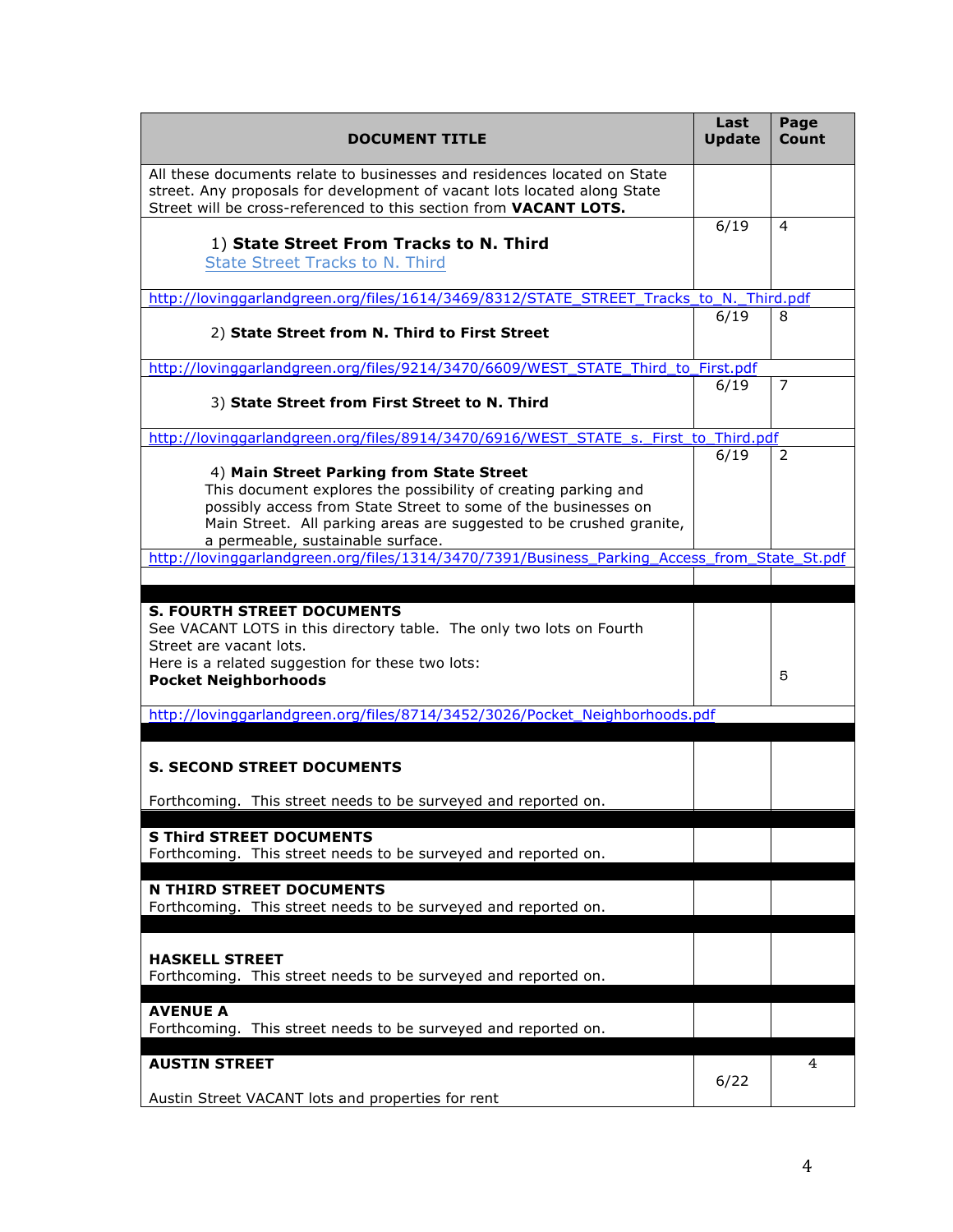| <b>DOCUMENT TITLE</b>                                                                                                                                                                                                                                                                                                                                                                                                                                                                                                                                                                       | Last<br><b>Update</b> | Page<br>Count |
|---------------------------------------------------------------------------------------------------------------------------------------------------------------------------------------------------------------------------------------------------------------------------------------------------------------------------------------------------------------------------------------------------------------------------------------------------------------------------------------------------------------------------------------------------------------------------------------------|-----------------------|---------------|
| http://lovinggarlandgreen.org/files/6414/3496/8176/Austin_Street_Opportunities.pdf                                                                                                                                                                                                                                                                                                                                                                                                                                                                                                          |                       |               |
| Austin Street North side                                                                                                                                                                                                                                                                                                                                                                                                                                                                                                                                                                    | 6/22                  | 8             |
| http://lovinggarlandgreen.org/files/3114/3496/9182/Austin_Street_N._Side.pdf                                                                                                                                                                                                                                                                                                                                                                                                                                                                                                                |                       |               |
| Austin Street South Side                                                                                                                                                                                                                                                                                                                                                                                                                                                                                                                                                                    | 6/22                  | 4             |
| http://lovinggarlandgreen.org/files/2514/3496/8921/Austin_street_south_side.pdf                                                                                                                                                                                                                                                                                                                                                                                                                                                                                                             |                       |               |
| A New Austin Street For Garland<br>http://www.lovinggarlandgreen.org/files/5014/3498/4577/A_New_Austin_Street_for_Garland.pdf                                                                                                                                                                                                                                                                                                                                                                                                                                                               |                       |               |
|                                                                                                                                                                                                                                                                                                                                                                                                                                                                                                                                                                                             |                       |               |
| Do we want to include the businesses that face First street from<br><b>Austin to Avenue A?</b> So far I'm only including residences and<br>businesses, that are located on corner lots of First Street that connect with<br>streets within the Walkable Main Village. For example on Main Street we<br>have the Restaurant Tacqueria and the Auto Parts stores located at the<br>east entrance to Walkable Main. I also have Browning Trophy, which is<br>located on one of the corners of State Street. I imagine there will be at<br>least one at Avenue A and also one at Austin Street. |                       |               |
|                                                                                                                                                                                                                                                                                                                                                                                                                                                                                                                                                                                             |                       |               |
| <b>VACANT LOT DOCUMENTS</b><br>All these documents relate to information about each of the vacant lots in<br>the Walkable Main Street Village. They are identified by the address on<br>their street location:                                                                                                                                                                                                                                                                                                                                                                              |                       |               |
| <b>MAIN STREET VACANT LOTS</b>                                                                                                                                                                                                                                                                                                                                                                                                                                                                                                                                                              | 6/19                  | 2             |
| Note: The only vacant lot currently on Main Street is the lot<br>between Rose Detail and Garland Saw and Lawnmower. In the<br>back on its State Street side, this vacant lot also interfaces on the<br>west with the church, which is located on the corner of State and<br>N Third. Suggestions for this vacant lot can be found at Main<br>Street Parking from State Street.<br>Document below is cross-referenced from State Street documents.                                                                                                                                           |                       |               |
| http://lovinggarlandgreen.org/files/1314/3470/7391/Business_Parking_Access_from_State_St.pdf                                                                                                                                                                                                                                                                                                                                                                                                                                                                                                |                       |               |
| <b>STATE STREET VACANT LOTS</b><br>State Street has a total of eight vacant lots.<br>-Parcel at N. Third and State is suggested to be developed<br>along with all the related vacant lots adjacent down the length of<br>N. Third to Austin Street as part of a pocket neighborhood of 8 to<br>10 cottages 1000 square feet or less each, designed according to<br>architectural specifications created by Ross Chapin. Note: this<br>parcel of lots is owned by the City of Garland.                                                                                                       |                       |               |
| <b>NORTH THIRD STREET VACANT LOTS</b><br>More research needed. Thus far the entire strip of land from State<br>Street to the corner of N. Third and Austin Streets have been<br>identified as vacant lots owned by the city. It as been suggested<br>that a pocket neighborhood designed according to architectural<br>specifications created by Ross Chapin be built on these lots.                                                                                                                                                                                                        | 6/19                  |               |
| <b>FOURTH STREET VACANT LOTS</b><br>A vacant lot on Fourth Street behind Wallis Welding that extends<br>to the corner of Avenue A has been identified as a possible site for<br>a micro village of about 5 or 6 tiny homes. (First document below<br>is cross-referenced from Fourth Street Documents.)                                                                                                                                                                                                                                                                                     | 6/15                  | 5             |
| http://lovinggarlandgreen.org/files/8714/3452/3026/Pocket_Neighborhoods.pdf                                                                                                                                                                                                                                                                                                                                                                                                                                                                                                                 |                       |               |